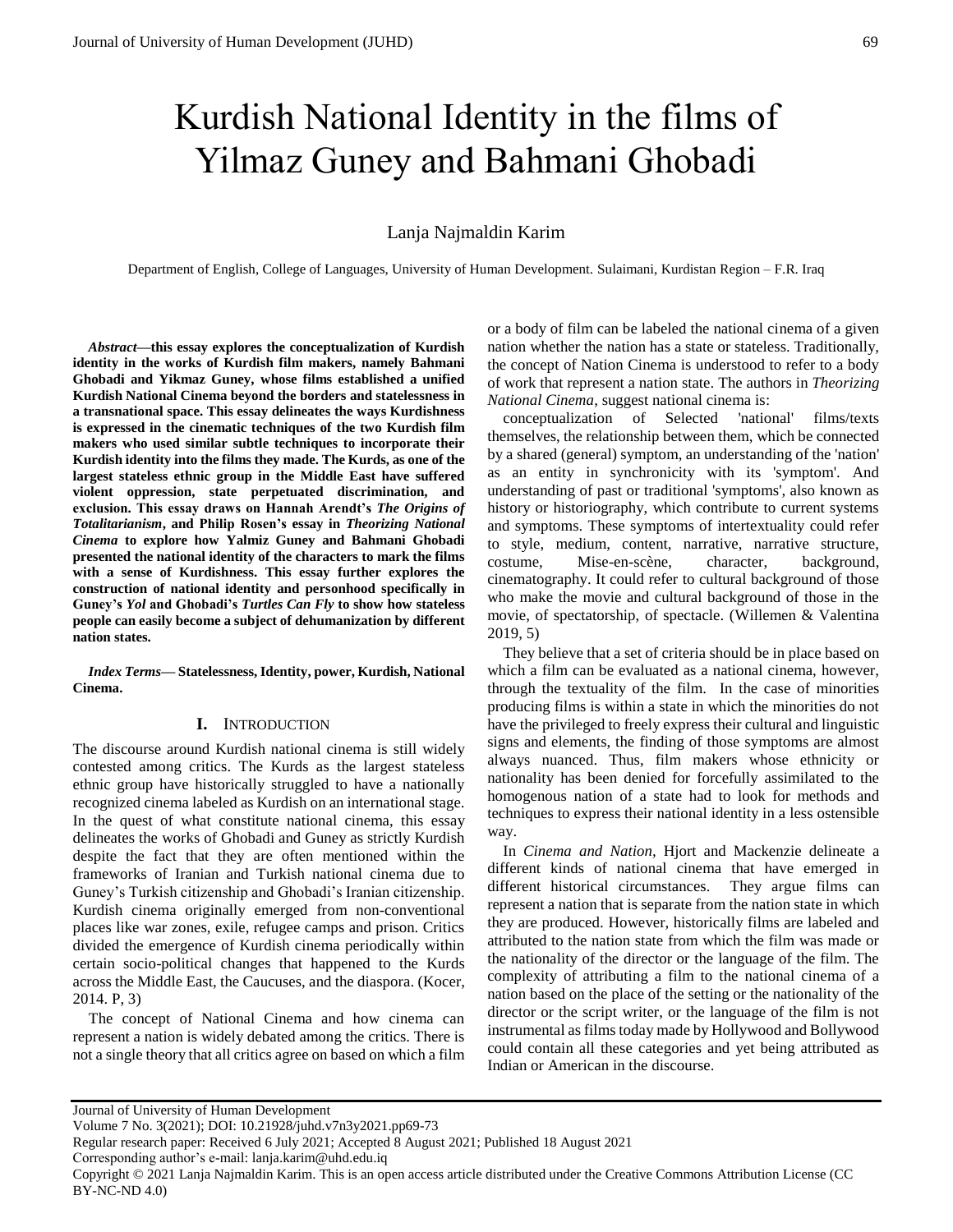In *Imagined Communities: Reflections on the Origins and Spread of Nationalism*, the author claims a nation is the mapping of an imagined community in which its members share similar values and have a unified sense of belonging to a carved geo-political space. Nations can exist outside a state. In other words, stateless people can have a nation, therefor, nationhood is not dependent on statehood. And for this reason, a national cinema can be established to stateless ethnic or religious groups who have been historically marginalized by the state they live in. (Anderson, 2020. P, 2)

Arguably, Kurdish film makers have been able to establish a cinema that can be distinctly labeled as Kurdish especially in discourse. The establishment and evolution of Kurdish national cinema hurdled with numerous attempts of marginalization, exclusion, persecution and denial of the homogenous nation state of the four countries, Iraq, Iran, Syria and Turkey where Kurds mainly reside.

The first Kurdish film was made in Soviet Armenia in 1926, directed by Hamo Beknazarian under the name Zare. The film shows the life and existence of a Kurdish Yazidi minority group in Soviet Armenia who struggle with the tyranny of a feudal system. The film was made in 1926 when adding sound to film technologies was too limited thus all interaction between the characters are only understood via the moving images. Beknazarian was not a Kurd and his main intention was to portray the Kurds in a negative spectrum, therefore, the film depicts the Kurds as an ignorant illiterate ethnic group living under the tyranny of their feudal leaders. The film is filled with racist stereotypical ideas against the Kurdish Yazidis who lived in Armenia around that time. The characters of this film all wear Kurdish traditional costumes and their Kurdish identity is put on screen without any scrutiny. Up to the date, many critics refuse to categorize this film as a Kurdish film despite the conspicuous representation of Kurdish culture claiming the director's attention was only to depict the Kurds as a barbaric ignorant ethnic group.

Later in 1950s- 1984, Yilmaz Guney, an ethnic Kurd, started making films in Turkish. His films soon gained popularity across Turkey and received international acknowledgement. At the time, Guney was making films, there was a ban on the use of Kurdish language in schools, media and all public places across Turkey. Around the time Guney was directing films, Turkish state was in the process of erasing the identity of the Kurds to a point that they started to refer to the Kurds as "Mountain Turks" or "Savage Turks." Guney was deeply troubled by the state oppression around Kurdish bodies so he decided to put Kurdish culture on screen which later put him in extreme odds with the Turkish government. He made his films to be set in the Kurdish areas of Turkey to give his films a Kurdish identity despite its limited freedom on the use of Kurdish language. At that time, Guney was not allowed to tackle Kurdish identity ostensibly and make the state sponsored oppression of the Kurdish the subject matter of his films. Instead, he had to entangle the Kurdish conflict into certain cinematic technique that would refrain from depicting the conflict as the root cause of the suffering and the misery his characters endure.

After the mass migration of the Kurds in the 1980s and 1990s to Europe, Kurdish cinema had a chance to emerge from the diaspora community. After 1990s and within the establishment of Kurdistan Regional Government in Iraq, Kurdish film makers achieved success in producing Kurdish film away from the oppression of the Iraqi government. In Turkey and Syria after 2010 a new era ushered in the Kurdish cinema as Kurds started to gain some of their political rights. In the year 2000 Kurdish film maker Bahmani Ghobadi released *A Time for Drunken Horses* that was set in a border village between Iran and Iraq. The film won the Camera d'Or at Cannes. The film pivots toward a new era of Kurdish cinema that some critics came to label as the beginning of Kurdish national cinema. It was for the first time Kurdish characters speaking Kurdish language and wearing Kurdish clothes were ostensibly shown on screen won an award in a prestigious international award festival. This research depicts Ghobadi's release of A Time for Drunken Horses as a turning point in the establishment of Kurdish cinema.

The Kurds are one of the largest ethnic group in the world without a state. After the First World War the French and British imperialists carved the states of Turkey, Iraq, Iran and Iran and as the result the Kurds became a minority in each of those nation states. As the Kurds became a minority, Kurdish nationalist entities across all the four countries strived to demand their fundamental rights from the states they lived in. All the four mentioned states have a gruesome history of persecution, denial, oppression and exclusion against the Kurds and other minorities on their land- with the Kurds having gotten the lion share. As Kurds struggled to force the state powers to recognize their fundamental rights among which the right to speak their native language and express their culture, a fragmented sense of identity between what is to be a Kurd in an oppressive state and how the "othering" can be reflected in the "self" was ensued. So it was not only the land that was divided and fragmented but the identity of those who inhabited as well. Furthermore, as Kurds who inhabit beyond the border of each nation states have an incoherent sense of identity and what does it mean to be segregated from your own people under the state apparatuses?

## **II.** KURDISH NATIONAL IDENTITY IN GUNEY'S YOL AND GHOBADI'S TURTLES CAN FLY:

Yilmaz Guney's *Yol* (The Road) starts with a long shot of Imrali prison located on an island with images of muscles humans silhouettes roaming around the prison's courtyard. This scene is followed by the image of a man in isolation through a small window looming over the prison's courtyard, observing the officers distributing newly arrived letters to the prisoners. Soon after, a legislation order from the authority grants the well behaved prisoners a temporary furloughs to visit their families for one week. From the opening scene Guney makes the struggle of the citizens or inhabitants of the prison with the state an overriding theme of the film. He continues to entangle this incessant paradoxical representation of the figures representing the state apparatus and the image of the prisoners. This representation of the prisoners side by side with a figure that represents the state shows how the state keeps the prisoners and the citizens outside the prison as subjects scrutinized to follow the doctrines of the state regardless of their social, economic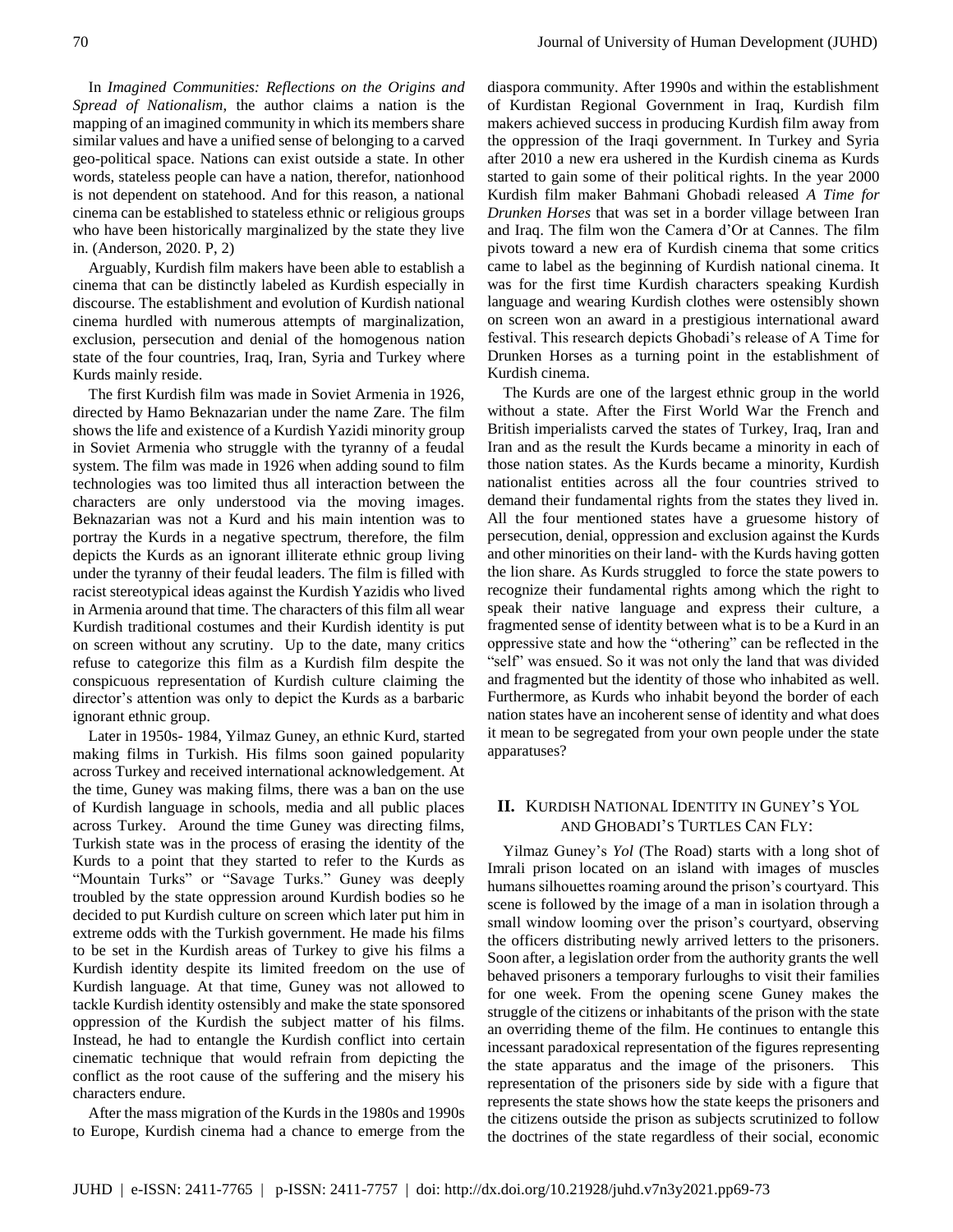and political histories. After the prisoners are granted furloughs, they embark on a large bus to visit their families. As the film starts to document the life of three prisoners; Seyit Ali, Mehmet Salih and Omer out of all the prisoners, the identity of the three becomes the subject matter of the film in relation to their past, families and culture. Guney throughout the film, doesn't not treat the national identity of the characters as something the characters are dwelling after to recognize or grasp or understand- instead, we the audience are made to see their identity as the root cause of all their problems knowing their social, ethnic and economic background. Guney does not ostensibly addresses how the three prisoners are ethnically from a minority group in Turkey or that being from an economically disadvantaged ethnic group have made them more likely to commit crimes and live in poverty- instead he wants the audience sense the identity of the characters from their struggle. Through this representation, Guney depicts the personhood of the characters in relation to the state, culture and society as something that is constructed and deconstructed by the state periodically contingent upon the circumstances they live through.

The three characters in the films seem to be burdened by the crimes they have committed in the past, the way they have been perceived by the society, and the burden of their poor disadvantaged families. In the film, everyone is a prisoner of something. The men are prisoners of the state, the women are prisoners of the society and the men, the children are prisoners of poverty and conflict, etc. Therefore, None of these characters show any signs of exaltation as they receive the news that they will be furloughed, as if they know that their imprisonment is not limited to the prison they had to live in because of the crimes they have committed. Instead, prison is the societal values, the tradition, and the constant state persecution of the minorities that originally encouraged them to commit crimes and later pushes them to reside in.

The featuring of the prisoners throughout the film until they reach their destination are in long distance shots that put them against the space they inhabit and experience. First, the prisoners are shown in the enclosed walls of a prison courtyard. Later, as they are on the road to reach their final destination, the bus that carries them is often presented in long distant shots that puts it against the space it is passing. The space is the land they are denied to establish their own state on and also is the land conquered by a state that refuses to recognize them as fully human. The bus is constantly stopped by military checkpoints where the identity of the prisoners need to be confirmed by a document in their pocket that recognize them as furloughed state prisoners. The passing of the prisoners throughout the cities and towns of Turkey is hurdled by those random military checkpoints that reminds the prisoners of their imprisonment in the physical prison that recognized them as a person imprisoned for a crime or multiple crime. Throughout the film, Guney incorporates quest of the national identity in the life of the characters subtly. He depicts the chaos and the misery the characters experience as the result of marginalization, denial and dehumanization by the state, and this is where the Kurdshness of the characters are born to be put on display. As the three characters return to their villages, the traditional clothes of the villagers, the rundown neglected houses, and the

tough mountain terrains distinctly mark the characters as Kurdish. Kurds as one of the most oppressed ethnic group in Turkey were fighting to have their national identity recognized as Kurdish by the Turkish government at that time. Metaphorically, the prisoners stands for the Kurds who were treated as criminals and were punished for their ethnic identity under Turkish state at the time. When Guney made *Yol* in 1982, Turkey was going through multiple political turmoil and internal conflicts. The country was under the law of military dictatorship and the country was struggling with poverty, instability and lack of social order. The right of minorities, especially the Kurds, was extremely limited. The state refused to recognize the Kurds as an ethnically, culturally and traditionally distinct ethnic group from the Turks. The use of Kurdish language was banned. All cultural expressions that displayed the Kurds as a different ethnic group was banned on media. Kurdish music must have been made in secret otherwise, prison time was guaranteed. Kurdish children were forced to assimilate to Turkish culture through an education program that labeled the Kurds as "Mountain Turks" or "Savage Turks". Any form of rebellion or act of activism against state oppression was recognized as an act of terror by the state. For Guney and other Kurdish artists, expressing any form of Kurdish and national identity conspicuously would put them in jail, therefore, they looked for technique through which they could resist against state oppression without facing state prosecution. Guney wrote the screen play for Yol in prison and recruited Serif Goren to direct the film. Later, after Guney escaped prison he edited the film in Switzerland. In Turkey, initially the film was banned due to its portrayal of the Turkish state as an oppressive corrupt authoritarian entity- and later in 1999, the film was only allowed to be screened after the reduction of all the scenes and speeches that alluded to the Kurds as a distinct oppressed ethnic group in Turkey.

Guney in *Yol* imbeds the Kurdish identity of the characters in the imagery, scenery and the long shots that often put them against a sharp natural background. He derives and creates a unique national identity for the characters through the representation of space, experiencing of culture and the way the characters conceptualize and understand their own existence in relation to the state. As the language of the film is Turkish and none of the characters even for once state that he or she is Kurdish, Guney constructs the Kurdish identity of the characters through certain techniques that makes the struggle of the characters metaphorically stands for the struggle of all the Kurds in Turkey.

In certain scenes in which a large group of people who can only be recognized as Kurdish through their traditional Kurdish attire, are confronting or challenging military men working for the Turkish state. The military men often enter and exit the Kurdish villages with heavy artillery and a grim look on their face. The Kurdish villages are shown as rundown, poor and undeveloped. Every scene which depicts the entering of the military men into the village has been shot in long distant shots where the villagers discern through the military vehicle in silence. When all the three prisoners return back to their families each ends up in a village away from the city in which its people suffers from extreme form of poverty and lack of opportunity. The representation of the poor rundown Kurdish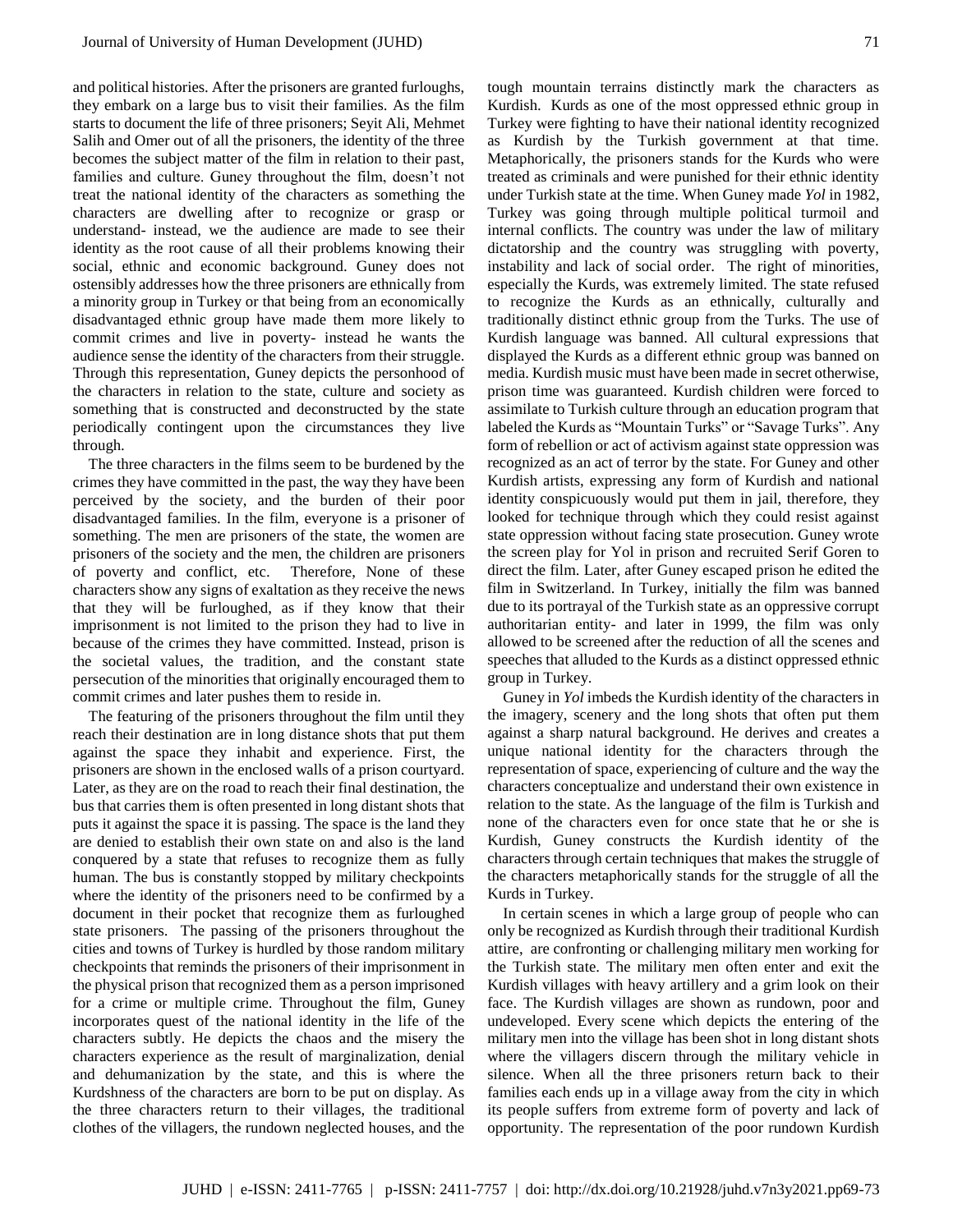villages is contrasted with the image of developed densely populated Turkish cities.

Toward the end of the film Guney creates what best expresses the national identity of the characters in relation to the state. Seyit Ali decides to kill his wife in an attempt of honor killing after realizing that his wife has turned into a prostitute when he was away. In the process of killing, Ali takes his wife and child to climb a tough snowy mountain where his wife ends up dying from hypothermia. As Ali sees his wife struggling in the snow fighting for her life, Ali discern through her struggle as if it is the struggle of an entire nation lurking to survive the vicious natural and man-made circumstances they are doomed to live in. As Ali tries to resuscitate his wife, the scene is shown in long distance shots that put Ali's resuscitation pursuit and his wife's death in a sharp contrast against the snowy mountain they climb. The rough terrains and the vicious weather stands for the hardship and the suffering of the Kurds who historically inhabited in the tough mountainous areas of modern day Turkey. After the death of Ali's wife, the films shifts to Omer's village bordering Syria and Turkey. As he discerns through the border, he imagines his own escape from the country but is unable to do so because the border is littered with mine fields. His town is bordering with another Kurdish town in Syria, Guney again imbeds the Kurdish identity of his character in this scene by ostensibly depicting the separation of the Kurds via imaginary artificial borders on their land.

In *The Turtles Can Fly*, Ghobadi makes the national identity and the Kurdishness of his characters the subject matter of his films. As the language of the film is Kurdish and the film is set in Kurdistan region, it is not difficult to guess the ethnicity of the characters. However, Ghobadi's representation of their Kurdshness is only to connect it with the characters suffering and brutal existence. All the major characters in *The Turtles Can Fly* are either kids or are in their early years of adolescence, therefore, their sense of identity hasn't fully emerged or are in the early stages of construction. Like Guney, Ghobadi makes quest of national identity the primary subject of the film as the adversity and the misery they experience is ensued from being a member of an oppressed marginalized ethnic group. Guney and Ghobadi use similar technique to establish and construct an identity for their characters beyond the struggle and suffering they endure. *The Turtles Can Fly* early scenes feature a refugee camp from a long distance shot that is separated by barbed wires and barricades from the surrounding areas. The setting is "Iraqi Kurdistan- Turkish border." The inhabitants of the refugee camp and the inhabitants outside the refugee camp are all of the same ethnic group; Kurdish. However, belong to different states as they encounter each other. Thus by making the setting of his film a border camp that separates the Kurds from one another Ghobadi depicts the Kurdish identity of the characters as the subject matter of his film through which he ties the struggle of his characters and the dire situation they live in to their Kurdishness.

The film narrates the life of Agrin, a teenage girl from Halabja, who lives in the refugee camp with her handicapped brother and her son Rega whom she conceived after being gang raped by Ba'athist soldiers. Agrin throughout the film struggles with her traumatized past and is unable to refer to Rega as anything more than a taint. Rega is visually impaired. The film

starts with Agrin attempting suicide on a top of a mountain. The Kurdish struggle in the film is best shown in Agrin's struggle as the sole prominent female character in the film. Ghobadi uses Agrin's struggle to show that how their Kurdish ethnic identity is the main reason behind their suffering as historically Kurdshness has been a subject of denial, oppression and exclusion. Through Agrin, the audience realize that the characters are suffering only because they are stateless and thus their entire humanity has been compromised as no state entity is willing to acknowledge their existence as humans worthy of fundamental rights. Agrin's death similar to Ali's Wife in *Yol* takes place on a top of a mountain where her traditional Kurdish clothes are put in focus. Thus, Ghobadi puts his character against the space she inhabits, and in this case, the mountains represent Kurdistan, the rough terrain and the tough life she endured. It is the space, the struggle and clothes that constantly construct Agrin's Kurdish identity for us the audience without having Agrin herself dwelling after. In both Yol and Turtles Can Fly, the characters are barely surviving and are not preoccupies with questions related to their identity, in other words, they do not dwell after their sense of self or who they are. Instead, it is their struggle, suffering and destitution that has us the audience to discern beyond the root cause of their problem, in their case; statelessness and exclusion.

According to Hannah Arendt when millions of human beings were rendered "stateless" and denied the "right to have rights." Statelessness, or the loss of nationality status, she argued, was tantamount to the loss of all rights. In *Yol*, the characters are rendered stateless on their indigenous land as they are constantly shown in a state of oppression because of their ethnicity. The statelessness of the characters is shown in the way they are perceived by the state as not having any right to express one's national and ethnic identity that cannot become a subject of oppression by the state. (Arendt, 2007. P, 50) Also in *The Burden of Our Times* Arendt wrote the author states:

Something much more fundamental than freedom and justice, which are rights of citizens, is at stake when belonging to a community into which one is born is no longer a matter of course and not belonging no longer a matter of choice, or when one is placed in a situation where, unless he commits a crime, his treatment by others does not depend on what he does or does not do. This extremity, and nothing else, is the situation of people deprived of human rights. They are deprived, not of the right to freedom, but of the right to action; not of the right to think whatever they please, but of the right to opinion ... We become aware of the existence of a right to have rights (and that means to live in a framework where one is judged by one's actions and opinions) and a right to belong to some kind of organized community, only when millions of people emerge who had lost and could not regain these rights because of the new global political situation. (Arendt, 1951. P, 177).According to Arendt drawing a strict line that could categorize a group of people or community as either refugee, stateless, citizen, etc. is fluid.

Arendt always insisted that among the root causes of totalitarianism was the collapse of the nation-state system in Europe during the two world wars. The totalitarian disregard for human life and the eventual treatment of human beings as "superfluous" entities began. Similar things can be seen